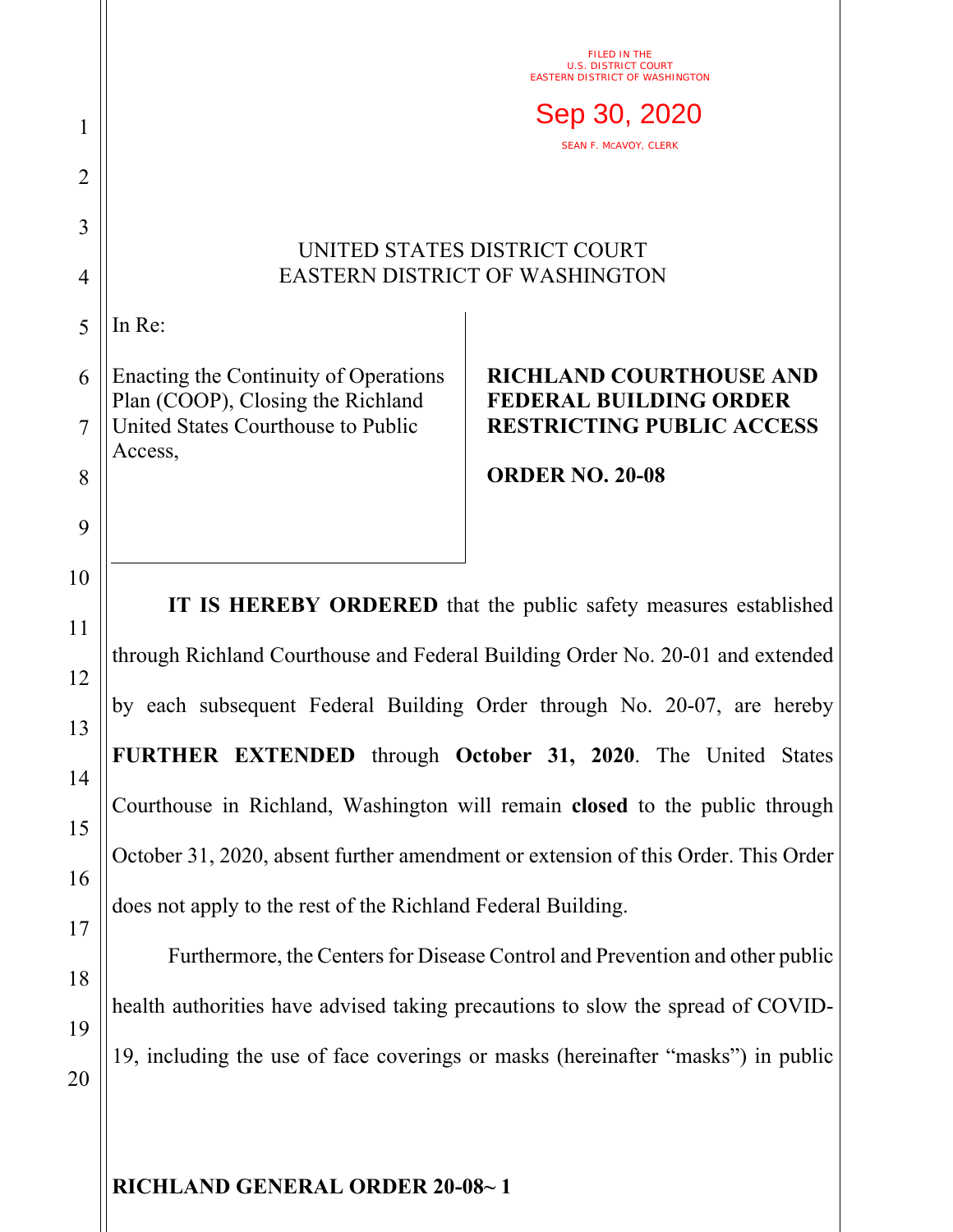1 2 settings, therefore, in consultation with the Facility Security Committee for the Richland Federal Building and Courthouse, it is hereby:

1. **ORDERED** that effective immediately, all persons seeking entry to, or occupying the United States Courthouse in Richland, Washington must wear a mask. The mask, when worn, must completely conceal the wearer's nose and mouth at all times.

7 8 9 2. **ORDERED** that the Clerk of Court may provide masks for visitors required to attend court hearings, but all other visitors are to provide their own masks.

3. **ORDERED** that court employees working in a private office or workspace, which permits at least six feet of physical distance from other persons, are excepted from the requirement to wear a mask while in that private workspace. Masks shall be worn by court employees in all general office or public areas in which physical distancing is not achievable.

4. **ORDERED** that the United States Marshal, his Deputies, and the Court Security Officers shall wear masks when transporting inmates and attending Court proceedings. In addition, inmates shall wear masks while in transport and participation in Court proceedings.

19 20

3

4

5

6

10

11

12

13

14

15

16

17

18

5. **ORDERED** that the United States Marshal, his Deputies, and the Court

**RICHLAND GENERAL ORDER 20-08~ 2**